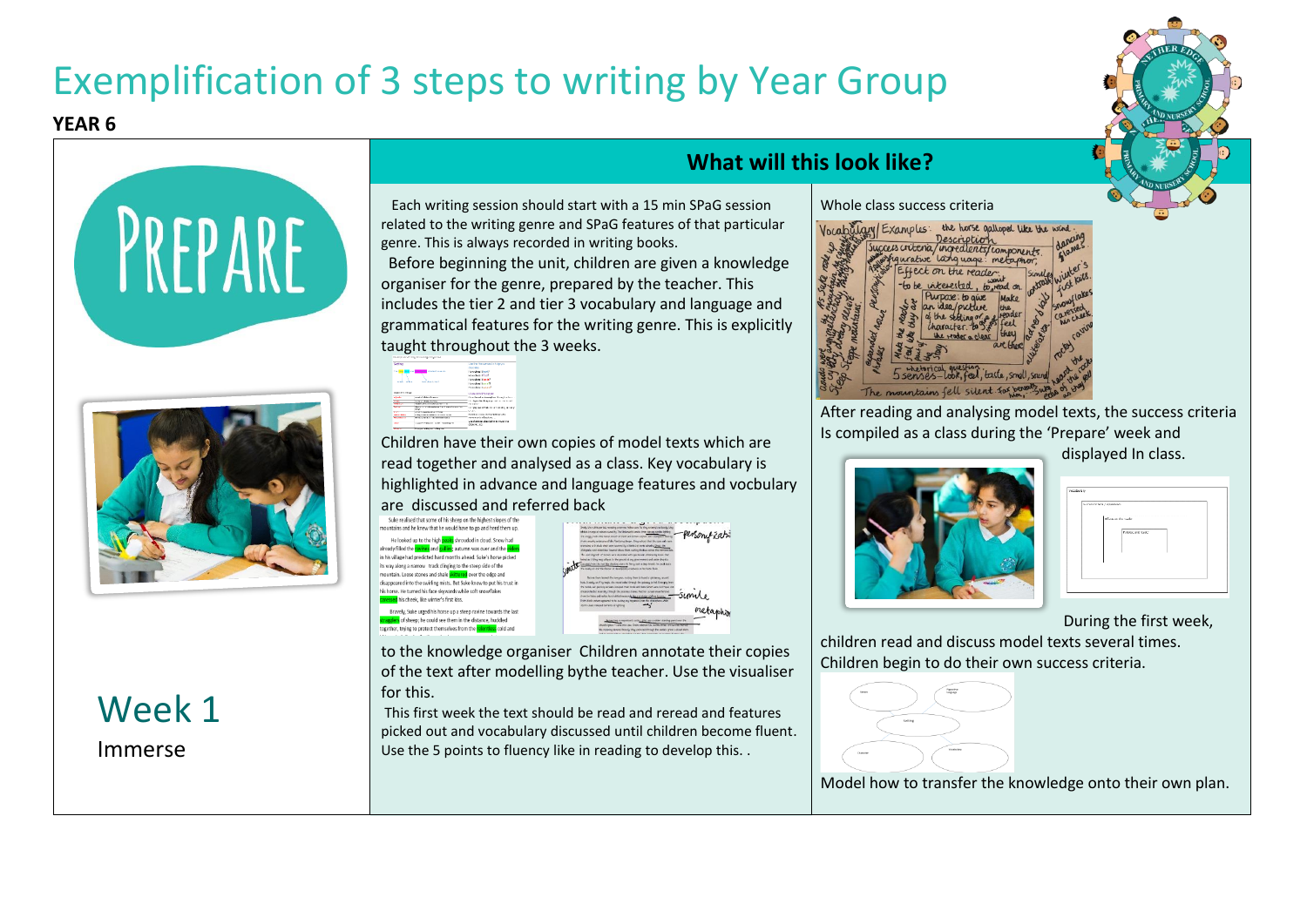



Week 2

Draft Share Evaluate and feedback Practise

### **What will this look like?**

The SPaG and language features learnt in week 1 become the MUST DOs for week 2 at the start of every lesson.5 minutes. Answers quickly discussed.

 A good opportunity for quick assessment. Recorded in books.



**MARINE STATE** 

**College the contract de**  $rac{1}{2}$ 

Then SPaG session as normal with 15 minutes SPaG related to genre. (new learning) Recorded in books

On Day 1 of week 2 children write first draft whole of text from their own plan, using their own success criteria.





ntence Structure Square

Exit here to check your sentence structure

questions statements exclamations)

each other?

• Do you have sentences of varying length? (Long sentences are good

for detail. Short sentences can be used well for effect.)

Have you included sentence types that match the genre?  $\hat{c}$ 

. Have you used conjunctions to extend some of your sentences?

Are your sentences in a logical order? Are 'like' sentences next to

Share and evaluate with your 'critical friend'

Use structured talk to feedback and give next steps on a given section of text.

#### **iemicolon Circus**

Exit here to check your use of semicolons.<br>• Semicolons can be used in the following ways - To separate items in a list if the items are longer phrases. (e.g. Claire noticed: a large rhino; a very unhappy chimp; and a bright pink flamingo.) - To replace a full stop in order to link two related sentences. The sentences could stand alone as their own sentences. (e.g. I have a test tomorrow; I can't go out tonight.)

Day 2 – teacher models how to edit and improve, giving a specific focus for each day.

Children orally rehearse before writing and read aloud their own and others' work



| Peer feedback                           |                  |                                                                                                     |
|-----------------------------------------|------------------|-----------------------------------------------------------------------------------------------------|
| Swap books with your critical<br>friend |                  |                                                                                                     |
| Read each others work<br>Feedback       | ---              | <b>CONTRACTOR</b><br>----<br><b>WASHINGTON</b>                                                      |
|                                         | and manager<br>- | -------------<br><b>College Avenue School</b><br><b>Council And Took</b><br>the motive & collection |
|                                         | parameters from  | <b>Deadley Seattle Links</b><br><b>Ball are Electric Fill</b>                                       |

Day 3 –Teacher picks an agreed section to develop. This will be new learning (eg a character description, setting or counter argument)

Whole class exposure followed by tightly focused group as required

How can we show Puck's character through dialogue and action? After Oberon demanded that I find the love puce to put into Titania's eyes /<br>shaved how obedient / was<br>by immediately replying / will fly faster than a falling  $\frac{1}{2}$ 

The stallion which was white had no strength to go up the mountain The narrow path, which was blanketed in show, was

difficult to get through

Children practise in books.

Day 4 – children practise the given section again ( no copying from previous day.

Teacher picks small group to develop.

Again- children use structured talk to share and evaluate their work with critical friend. Give feedback to partner which must include word and sentence level next steps.





Day 5

Focus on word and sentence level next steps

Input and model focused next steps according to need (this could be whole class, or group level)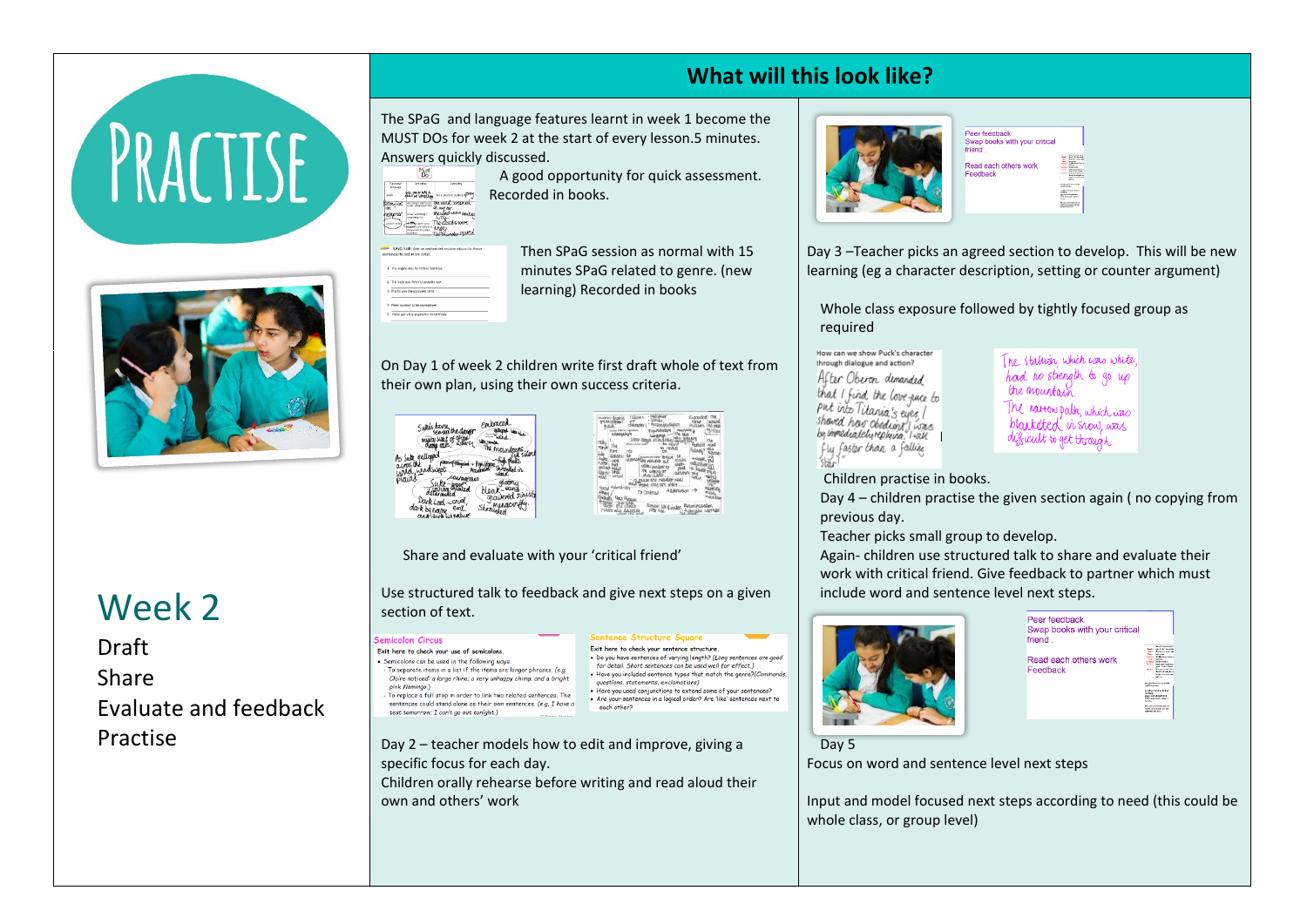# Genre